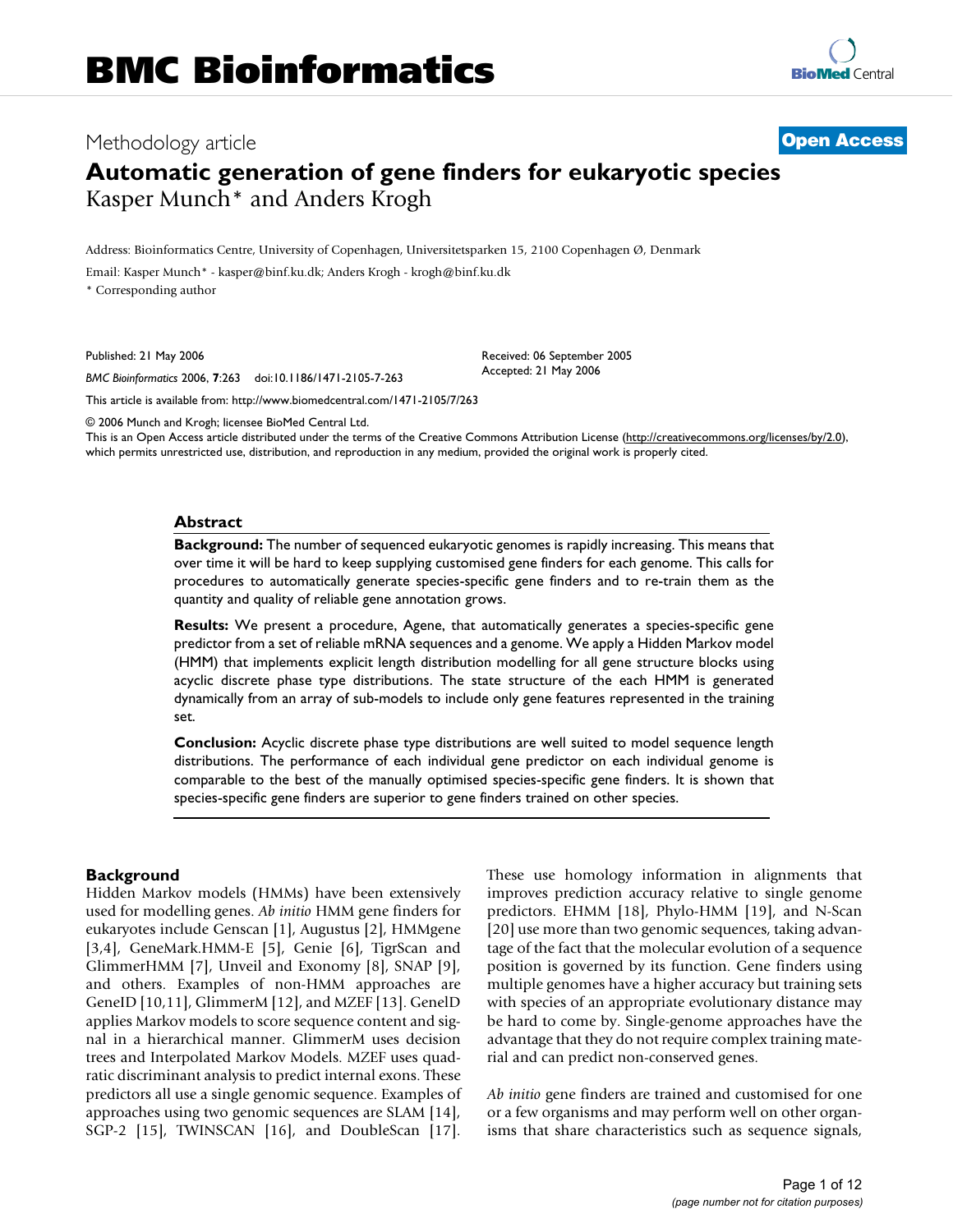length distributions of gene elements, and overall sequence composition. These gene characteristics, however, vary substantially between species. Establishing to what extent this is the case requires extensive knowledge of gene structure that is not available in the early stages of genome exploration.

The creation of a gene finder for a novel genome includes two laborious and non-trivial tasks. First a training set of reliable gene structures must be generated. Secondly, a gene model must be built, customised, and trained. TigrScan, SNAP, GlimmerHMM, GlimmerM, Unveil, and Exonomy include tools to ease the task of re-training model parameters. For TigrScan this involves some expertise because individual parts of the model must be trained separately. SNAP, GlimmerHMM, GlimmerM, Unveil, and Exonomy have automated much of this task, but creating a training set is still left to the user. In addition, none of the existing methods allow for easy adjustment of the gene model. This is necessary in cases where the available training material only supports a less detailed model.

The work involved in obtaining a training set as well as the limited modelling expertise of most end users are in our view the main obstacles to producing gene predictors for novel genomes. As a result, genome projects often do not have species-specialised gene finders. Apart from a novel approach to length modeling of gene features, the approach presented here is unique in the respect that it is the only gene prediction package that fully integrates the task of creating a training set, as well as adjusting the detail of the model to the quality of the training material. This allows a non-expert to produce a gene finder for a novel genome directly from a set of mRNAs from the same organism. Our implementation, Agene, thus fully automates the task of building and training a species-specialised gene finder from mRNA evidence. For the majority of genomes the resulting gene finders do as well or better than manually tuned gene finders. Automatic gene annotation has already been implemented for prokaryotic organisms. These methods include Easygene [21], Glimmer [22,23], and versions of GeneMark [24-26].

#### **Methods**

An HMM consists of a hidden layer of states that emit observable events. In gene finding, the states in the hidden Markov chain correspond to intergenic regions and gene structure elements, e.g. coding regions and introns. Each state emits nucleotides that constitute the DNA sequence in corresponding regions. The emissions of bases may be conditional on the occurrence of neighbouring bases within the sequence. This enables the HMM to model higher order dependencies of base frequencies. A second order model will thus model the frequencies of base triplets in the sequence.

When applying an HMM to find genes, the task is to find the most likely annotation of the sequence given the model. This process is called decoding. Estimation of the model parameters from known gene structures is referred to as training. Here the parameters are optimised in an iterative procedure. In each iteration the sequences of the training set are decoded and all parameters are then assigned the maximum likelihood estimates given the sequences. This process is stopped when the change in overall likelihood of the model becomes sufficiently small. The theoretical aspects of HMMs are well covered elsewhere [27].

#### *Gene model*

Agene generates a suitable gene model by automatically customising HMM state structure to fit the information supplied by the training set. Firstly, a gene model is assembled by dynamically combining an array of different submodels. The automation of this task means that only gene elements generally featured by eukaryotes are considered. The model shown in Figure 1 is an outline of the most detailed gene model generated by Agene. Each block shown represents a sub-model of a gene feature. The submodels for initial, internal, last, and single coding exons are obligatory whereas the sub-models for UTR elements are not. In many cases the available training set does not support all feature sub-models. UTRs are often not reliably annotated and in these cases the gene model is dynamically adjusted so that UTR exons and UTR introns are modelled as part of the intergenic region. In cases where only the coding regions are annotated the UTRparts of first and last exons are treated this way as well.

Secondly, sub-models of variable length gene features include a length distribution of the modelled gene feature. This length distribution is implemented as state structure customised for each feature (see below). In some cases one or more of the obligatory sub-models are not sufficiently represented in the training set to fit separate length distributions. To remedy this situation Agene fits a shared length distribution for one or more types of exons by pooling length statistics. A shared distribution for internal and single exons are fitted if either of these are insufficient in number. This will happen in cases where single exon genes are rare or when the majority of genes have at most two exons. If all types of exons are insufficient in number, as when the training set is small, a shared distribution is fitted for all types of exons. In cases where only a small fraction of genes have more than one exon the number of introns may be insufficient to fit a detailed distribution. In this case Agene uses a less detailed length distribution with only four phases (see below). In order to be able to detect overlapping genes on the opposite strand, genes are modelled one strand at a time.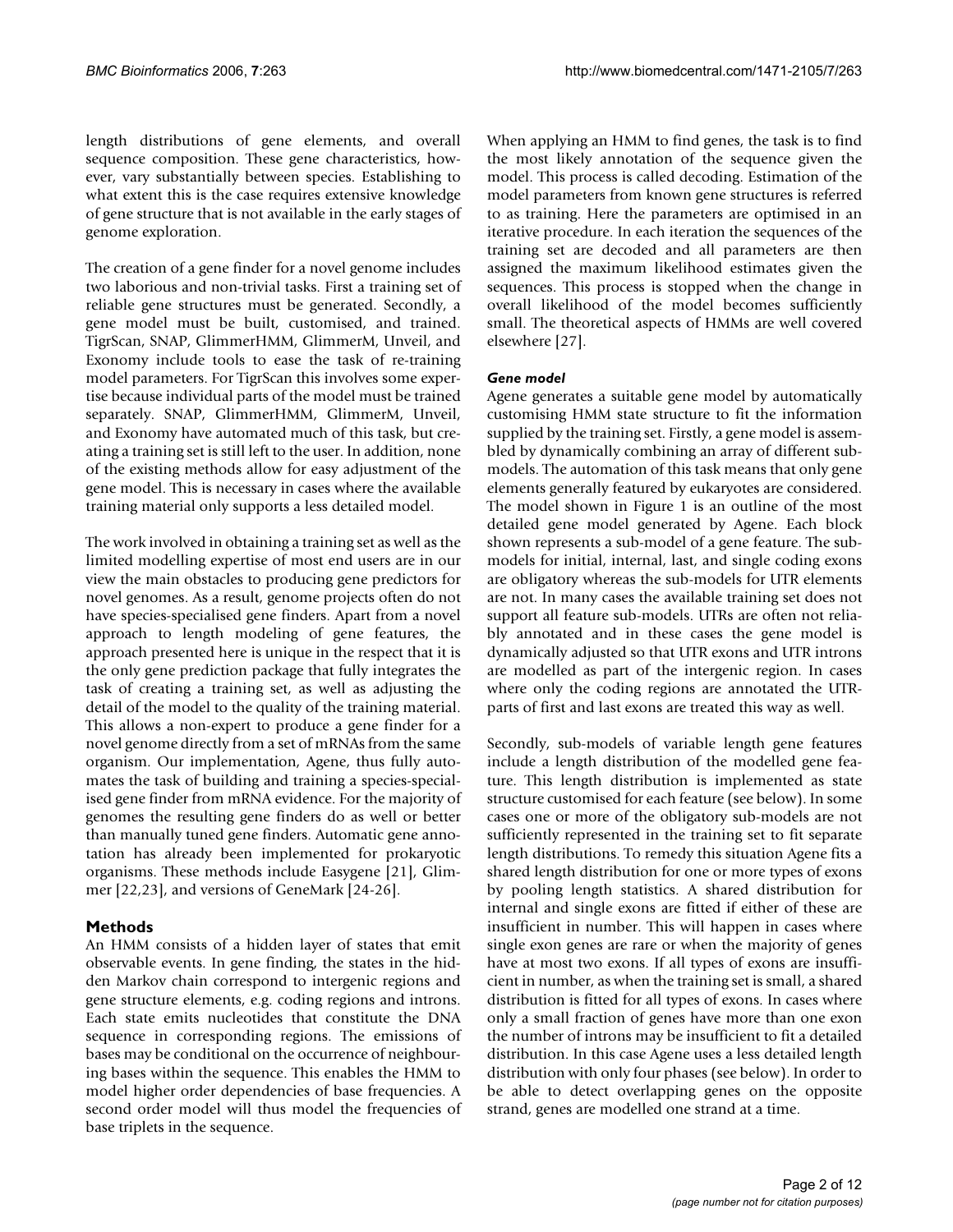

#### **Figure 1**

**Overview of gene model**. Each box represents a separately modelled gene structure element. Red boxes are weight array matrices. Black boxes are length modelled elements. For clarity the intron models that assures that splicing does not introduce stop codons are not shown.

#### *Content modelling*

The coding regions are modelled as inhomogeneous Markov models with a three-periodicity and fourth order emissions to capture information in codon statistics of the three reading frames. The intergenic model and the intron models share fourth order emission probabilities. Not doing this will make the algorithm tend to predict genes around regions in intergenic sequence with a sequence composition similar to that of introns. This is not a severe compromise assuming that the amount of gene related information in deep intron sequence is small. Eight intron models that share both transition and emission parameters are synchronously trained. Two are used to model introns in 5' and 3' UTRs, Three are used to keep track of reading frames across introns. As in SNAP [9] it is ensured that splice sites in coding regions are not predicted in such a way that splicing generates stop codons. This is achieved by special branching in the splice sites and an additional three intron models not shown in Figure 1.

Exons in UTRs are modelled by two sub-models in each UTR. The non-coding part of coding exons and fully noncoding exons are modelled separately. All UTR exon models are homogeneous HMMs with shared third order emissions. N-SCAN and DOUBLESCAN also predict UTRs but use homology information and thus require cross-species alignments for training and decoding. Agene uses the same intron length distribution in UTRs as in coding regions, whereas N-SCAN uses separate distributions. In addition N-SCAN has separate models for first, internal, last, and single exons in UTRs. We have chosen the simpler UTR model because the amount of training material is often limited.

#### *Signal modelling*

Splice sites are modelled with the HMM equivalent of first order weight array matrices (WAMs) -3 to +8 nucleotides from the donor site and -30 to +3 nucleotides from the acceptor site. This includes the cytosine and thymine rich region (CT-tract) upsteam of the acceptor splice site. For maximal flexibility, no assumptions about splice site consensus are used to prime the weight matrices. The splice sites in UTRs seem to be very similar to the ones in the coding region [28]. For this reason the intron parts of these models share parameters with the splice site models in coding regions. The exon parts of the splice sites are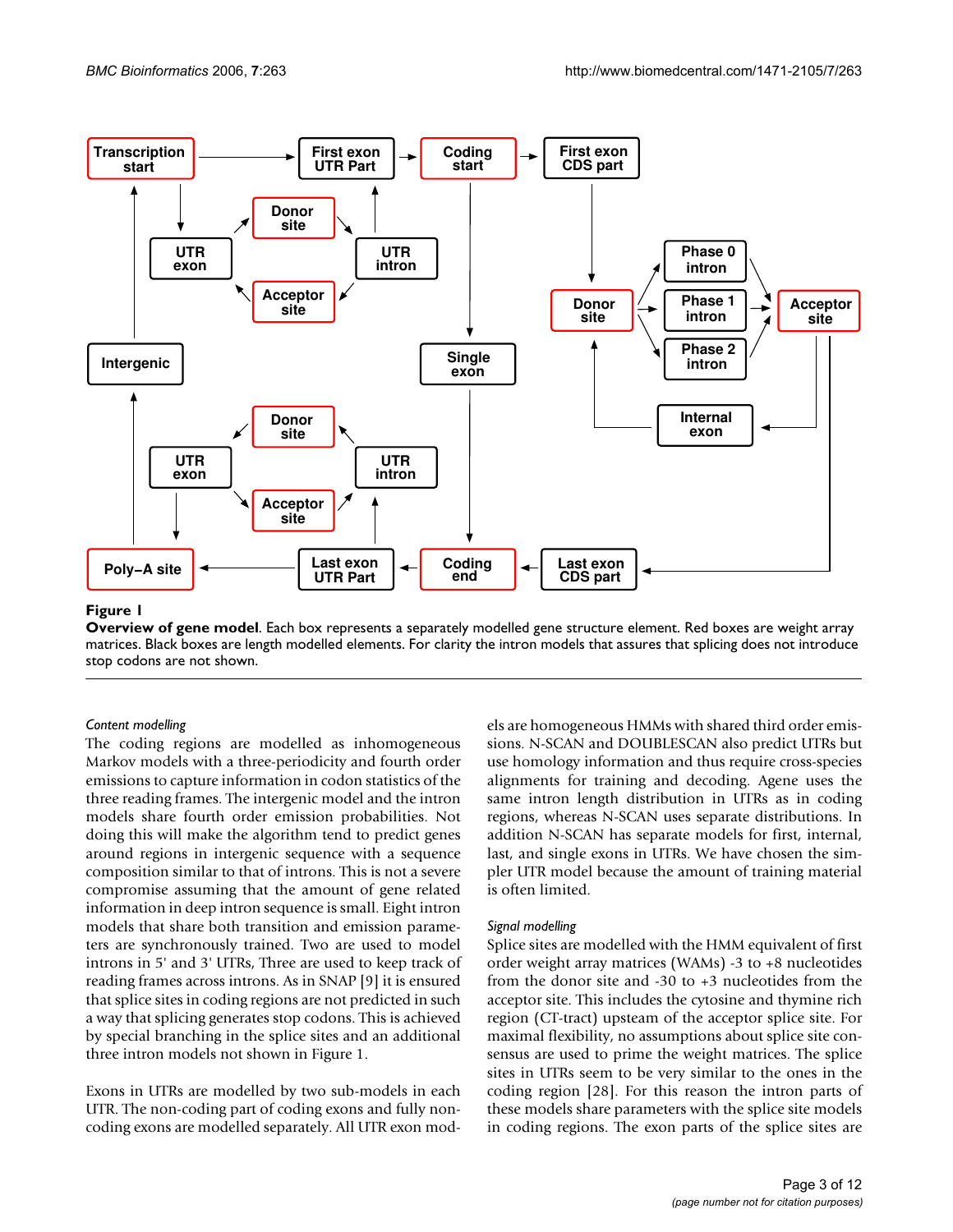modelled separately. Transcription start, CDS start, and CDS end are modelled as first order weight array matrices of length 7, 14, and 14 respectively. The six bases that constitute the poly-A signal are modelled by a WAM with order increasing from 0 to 5. For a few species including a branch point would strengthen the model. To capture this information, however, a WAM must be primed with a species-specific consensus motif, a step that is not easily automated.

#### *Length modelling*

Length modelling of gene structure blocks contributes significantly to gene finder performance. HMM gene finders use geometric or explicit duration (ED) modelling [29] or a combination of both. Geometric modelling is computationally cheap but ignores modality in length distributions of gene structure blocks. ED modelling can capture arbitrary length distributions but is computationally expensive. As opposed to geometric modelling where the computation time is proportional to the sequence length *L*, (*O*(*L*)), the computation time of ED modelling is at least proportional to the square of the sequence length  $(O(L<sup>2</sup>))$ . For this reason it is practically infeasible to model long sequences unless the length distributions can be bounded somehow. One solution is to truncate the length distribution not allowing lengths above some reasonable cutoff. Genscan uses ED modelling for coding exons which are naturally bounded by the stop codons in the reading frame. Even with a truncated distribution it is not practically possible to use ED modelling for introns. Many species, however, have a modal distribution of intron lengths, with introns clustering around a certain typical length. Augustus uses ED modelling for a first fixed part of the intron and geometric modelling for the rest. This allows for modality in the distribution of relatively short introns.

In contrast to existing gene finders Agene models the full length distribution for all gene structure elements, including introns. The approach we take is to implement this generalised HMM (GHMM) functionality within the standard HMM framework. This is achieved by fitting an HMM state structure to the length distribution of each gene structure element. For this purpose we take advantage of newly developed theory for acyclic discrete phase type (ADPH) distributions [30]. An ADPH distribution describes the probability of moving through a directed acyclic graph with a number of phases (states) in a specified number of steps. For a special subset of sparse graphs there is a one to one correspondence between graph and ADPH distribution. An example of such a graph and its distribution is shown in Figure 2. These graphs conform to the following constraints: Phases are sequentially connected and only the first phase has edges to all other phases. All phases except the last absorbing phase has a

loop edge to itself. If the probability associated with the loop edge of phase *i* is denoted  $q_i$  then the relation  $q_1 \geq ...$  $\geq q_i \geq ... \geq q_n$  must apply for all *n* phases. For each variablesized gene element an ADPH distribution with 15 phases is fitted to the length distribution of the element. The graph underlying the fitted ADPH distribution is then used as HMM state structure for the gene element. The transition probabilities associated with the 15 states (phases) are fixed and not part of the subsequent training. The fitting is done using PhFit [31]. A set of example fittings for *D. melanogaster* genes are shown in Figure 3.

ED modelling is implemented as drawing from a parametric fitting to a distribution. This means that no matter how many or few parameters the function has, the complexity of the GHMM will be *O*(*L*2) because all possible sequence lengths must be considered for each sequence position. When the parametric function is implemented as an ADPH distribution directly in the HMM structure the complexity is reflected by the number of parameters (phases) of the fitted function. Since the number of phases is a constant this allows for GHMM functionality with a linear computational complexity in sequence length  $(O(L))$ .



#### **Figure 2**

**Example ADPH distribution and probability graph**. ADPH distribution with four phases and associated probability graph. The distribution describes the probability of passing from state one to the absorbing state, A, in a given number of steps. The example constitutes the special case of a mixture of an exponential and three negative binomial distributions. This arises when the loop probabilities are equal.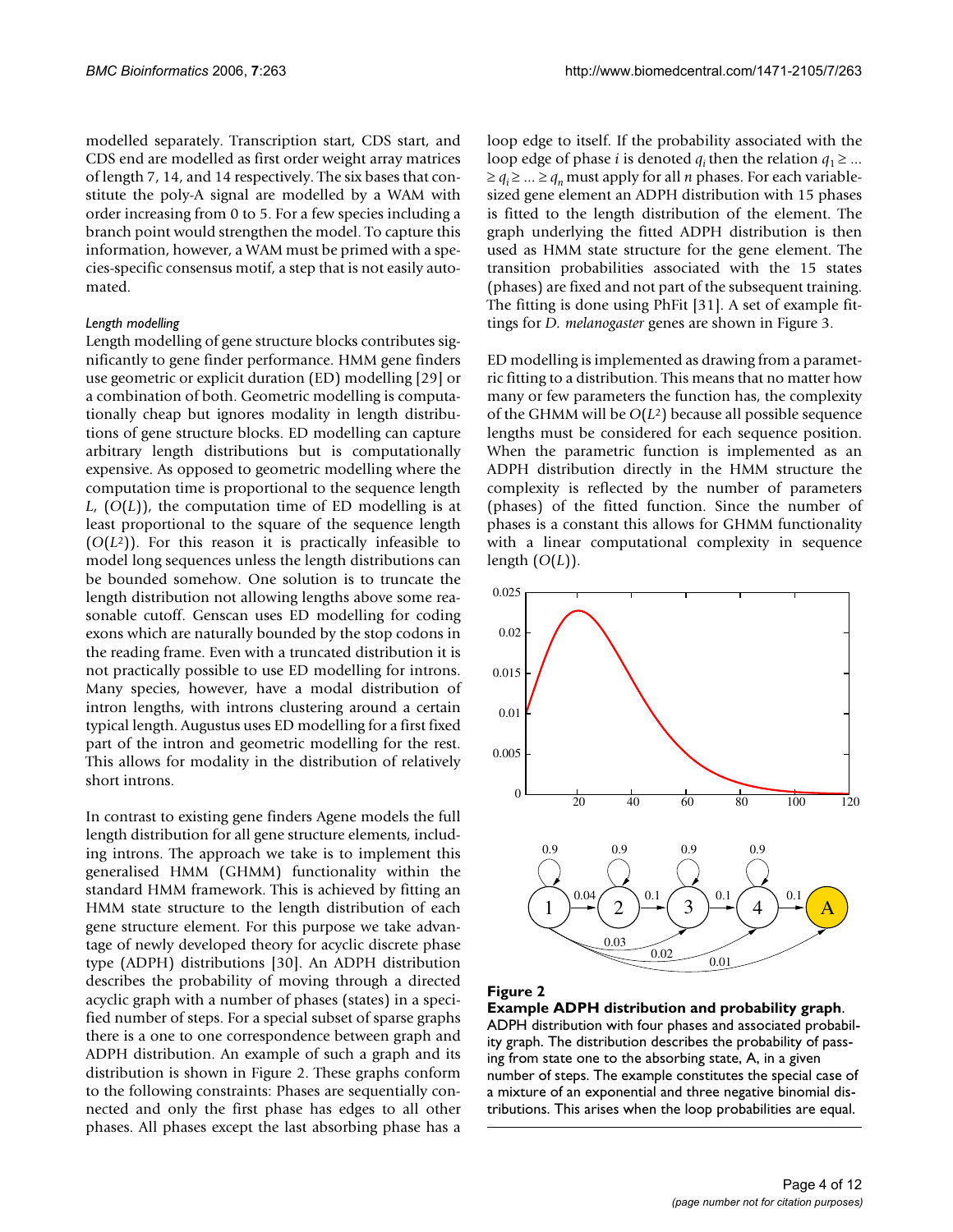

#### **Figure 3**

**Example fittings**. Example ADPH fittings to length distribution of *D. melanogaster* gene structure elements. The plots each show actual length distribution in red and ADPH fit in blue.

In theory, an ADPH distribution can accommodate any distribution given enough states. With *L* states it is equivalent to fully-fledged ED modelling (*O*(*L*2)). In practice, however, it is not feasible to fit an ADPH with so many phases. ADPHs can give a good fit to a distribution if it ultimately has an exponentially decaying tail and if the modalities in the distribution is located in the first part of the distribution. The non-geometric features modelled, however, are not confined to a fixed interval as in an Augustus type approach. These characteristics are well in line with the nature of sequence length distributions and we have been able to fit all sequence length distributions encountered.

In some training sets there may not be enough examples to fit length distributions for both single, first internal, and last coding exons. There may be too few examples of single coding exons in complex organisms and there may be too few first and last coding exons in simple organisms. In the first case we pool single and internal coding exons in the fitting. In the second case all coding exons are pooled. In cases with few intron examples we use only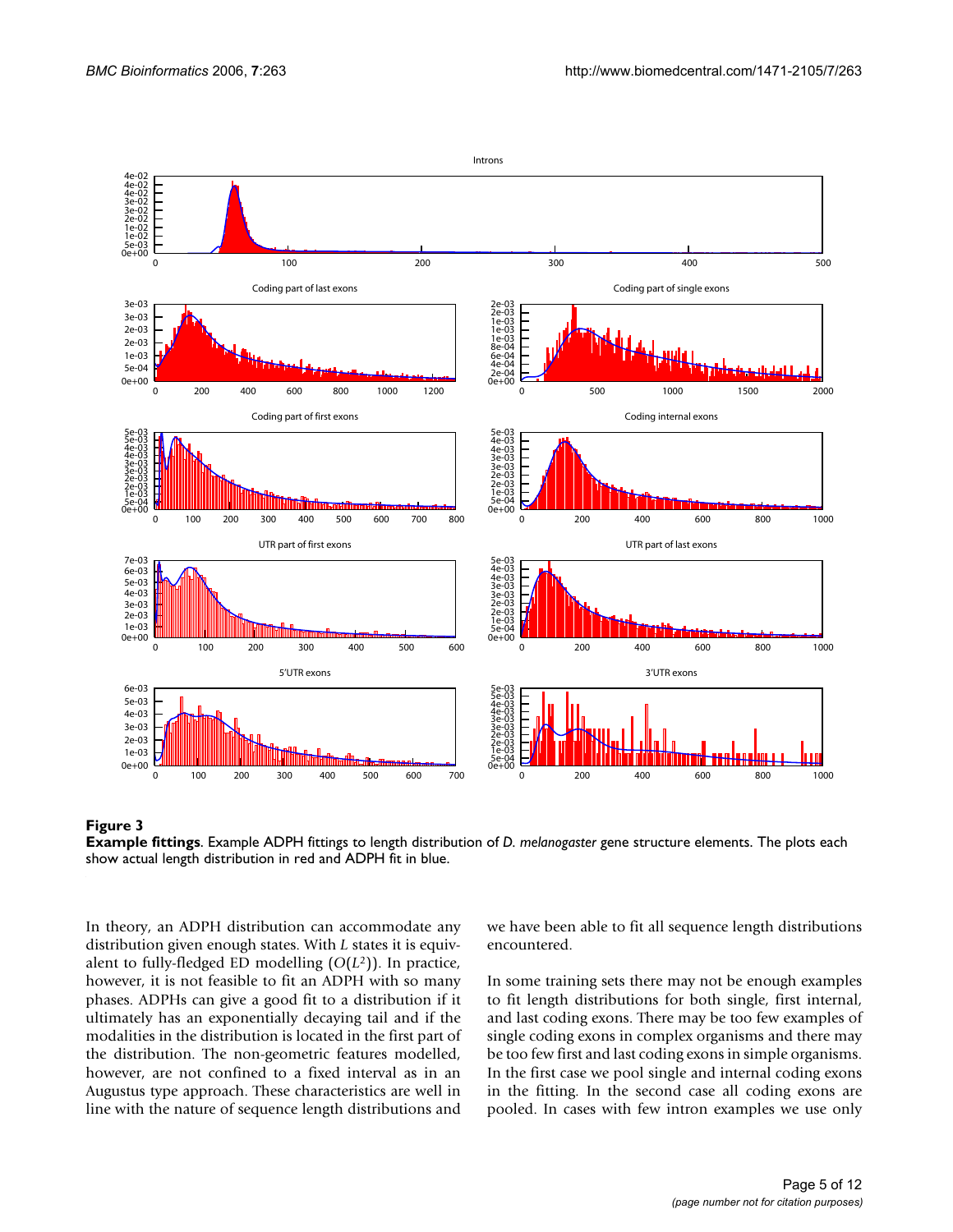four phases to model the distribution to avoid over-fitting.

#### *Generation of training sets*

A training set of reliable gene structures is crucial for a machine learning approach to gene finding. It is often unclear to what extent the gene structure annotation submitted to the various databases is based on prediction, inference, or experimental validation. In addition, the degree of curation and confirmation is not always obvious. For these reasons reliable training sets are hard to come by for most organisms. To overcome some of these issues, we generate our own set of gene structure annotations by mapping experimentally obtained mRNAs to the genome. For this study we have used RefSeq mRNA entries with curation label "provisional" or better [32]. The mRNAs are mapped to the genome using BLAT [33]. BLAT is fast and accurate, and makes an effort to pick, among large equivalently scoring gaps, the one conforming to the GT-AG splice-site consensus. In cases where only one possible gap allows alignment of all surrounding mRNA bases the GT-AG consensus is not required. For each mRNA only the best match is considered and this is discarded unless it accounts for 98% of the mRNA sequence allowing for 1% mismatches and 0.5% bases inserted in the mRNA.

Donor and acceptor splice site pairs across introns are analysed to make sure that each pair constitute the only possible set that accounts for the mRNA sequence. This will not be the case if the donor and acceptor site can be shifted in parallel to another G [TC]-AG position producing the same coding sequence. These unambiguous splice sites are found using a tailored Smith-Waterman algorithm similar to EST\_GENOME [34] but allowing GC-AG splice sites as well. This flexibility is relevant in at least *C. elegans* [35] and *H. sapiens* [36]. Coding start and end are obtained from CDS annotation of the RefSeq mRNAs. It is checked that start and stop codons conform to the ATG and (TAA, TAG, TGA) consensus and that each annotated CDS in both the mRNA and the gene structure are open reading frames. Finally, the resulting set of gene structures is similarity reduced using the Hobohm 2 algorithm [37]. This reduction is based on WU-BLAST [38] DNA level homologies with an e-value of at most le-03. To contain sufficient information for training, the homology reduced set must contain at least 200 gene structures, and preferably 300 or more (see below).

#### *Training and decoding*

The final model is trained as a Class Hidden Markov model [3]. This allows training of the entire model in one single step by specifying the sequence parts each state is allowed to train on. This has the advantage that transitions between sub-models and non-additive effects of individual sub-models is also trained.

For many new genomes, not enough full-length mRNAs are available to generate a UTR annotated training set of sufficient size. In these cases the training set is supplemented with gene structures without UTR annotation. This presents a problem in training because unspecific training on un-annotated UTR sequence pollutes the signal contributed by annotated UTRs. To solve this problem two parallel UTR sub-models are introduced (not shown in Figure 1). These parallel sub-models mirror the true UTR models and allows the un-annotated UTRs to be parsed without contributing to the training of the actual UTR sub-models. This way the un-annotated UTR sequence does not interfere with training of UTRs. Transitions from the mirror models to the actual models allow each UTR to contribute to the extent it is annotated.

Training is done using the standard Baum-Welch algorithm. For decoding we use an N-best algorithm [3]. This finds the most probable prediction summed over all paths yielding the same prediction. This is crucial to our length modelling approach, since the phase type distributions arise as a sum of probabilities of paths returning the same length.

Some genomes such as *H. sapiens* and *M. musculus* are so heterogeneous in GC content that parallel models must be trained on subsets of the training set with different GC content. This procedure is also automated in Agene. The gene model is initially pre-trained on the entire training set. The training set is then split into subsets according to GC content and the pre-trained model is trained again on each subset. Before decoding it is established which GC subset the sequence belongs to and the corresponding model is used for prediction.

#### **Results**

To assess the performance of Agene we have tested it on a diverse set of eukaryotes. For a subset of these species-specific *ab initio* gene finders exist. A thorough evaluation of the existing gene finders is not within the scope of this paper. We have chosen Augustus, Genscan and GeneID and tested these on the species they have been customised for. Genscan, however, was tested on all vertebrates using the Human/vertebrate version. The performance of the most accurate predictor for each species is reported together with the performance of Agene in Table 1. The *H. sapiens* version is trained and decoded on the same GC content subsets as Genscan ( $0\% \le 41\% \le 45\% \le 53\% \le$ 100%). For the *M. musculus* version the subsets 0% ≤ 42% ≤ 46% ≤ 51% ≤ 100% are used. Genscan was run locally with default settings. Augustus and GenelD where run on their respective web servers with "forward strand only"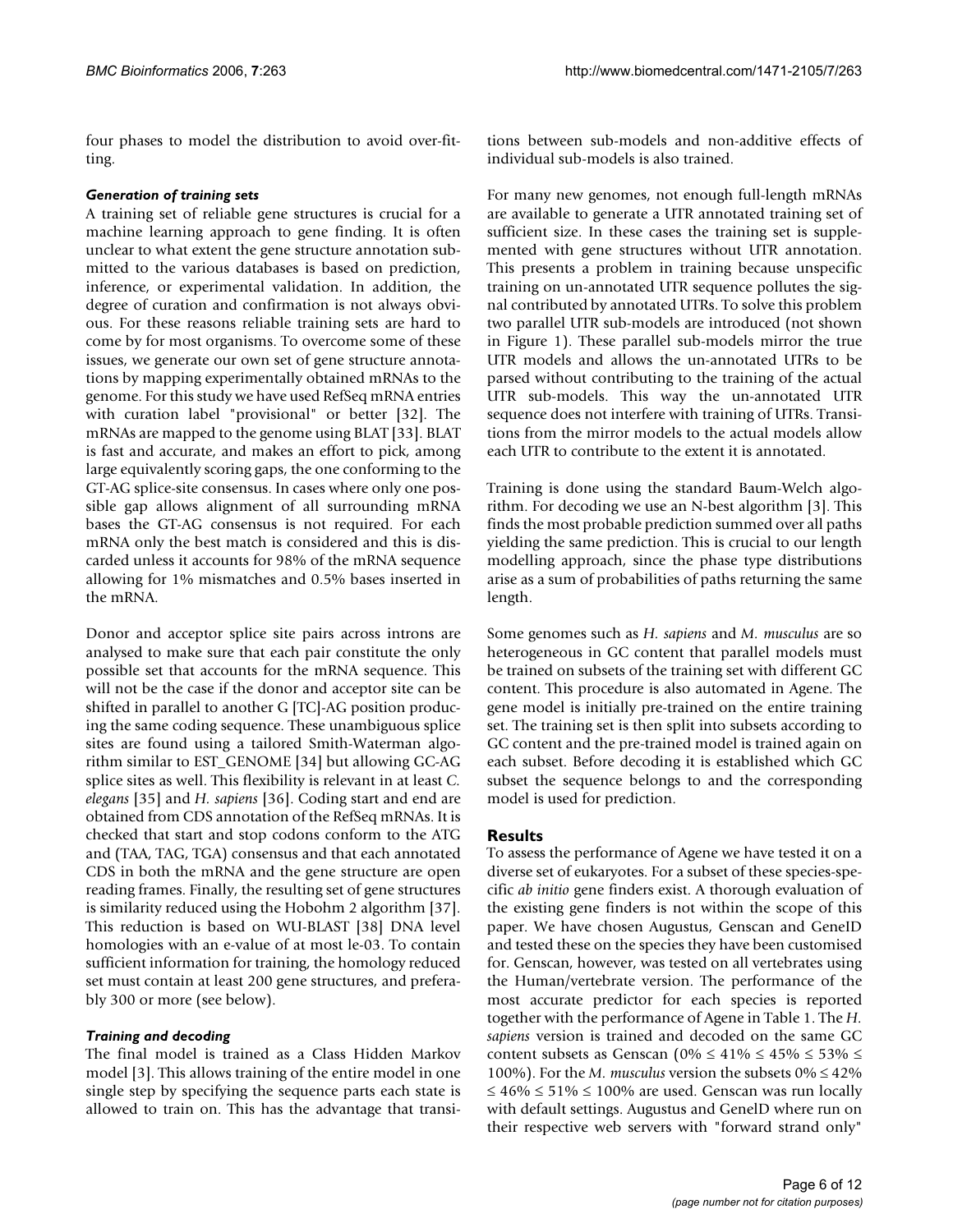settings. Table 1 also reflects how gene models and use of training material differ for the listed organisms. Each version of Agene was evaluated using six-fold cross validation. To make the evaluation reflect to what extent Agene offers an alternative to non-experts we have not attempted to re-train existing gene finders to the relevant species.

The set of species listed in Table 1 represents a diverse selection of gene structures. These vary with respect sequence signals, overall sequence composition, and length of gene elements. The mean GC content of the genes in our training sets ranges from 36% for *C. glabrata* to 53% for *U. maydis*. To illustrate the variation of

**Table 1: Performance evaluation. NSN: nucleotide sensitivity, NSP: nucleotide specificity, ESN: exon sensitivity, ESP: exon specificity, ME: missed exons, WE: wrong exons. NSN is defined as the percentage of annotated coding bases predicted as coding and NSP as the percentage of predicted coding bases annotated as as coding. ESN and ESP reflect analogously how well the methods predict exons exactly right. Superscripts on the species names indicate the type of generated gene model. 1: Full model. 2: 3' UTR exons and introns not modelled. 3: No UTR exons and introns modelled. 4: UTR exons and introns as well as UTR part of first and last exons not modelled. Subscripts indicate whether shared length distributions are used. 1: No shared distributions. 2: Internal and single coding exons share distribution. 3: all coding coding exons share distribution**

| Species                               | Predictor | <b>NSN</b>     | <b>NSP</b> | <b>ESN</b> | <b>ESP</b> | $ME$            | WE                      |
|---------------------------------------|-----------|----------------|------------|------------|------------|-----------------|-------------------------|
| C. elegans <sub>2</sub> <sup>3</sup>  | Agene     | 95             | 92         | 86         | 85         | 5               | 9                       |
|                                       | GenelD    | 95             | 86         | 75         | 68         | 6               | 16                      |
| $D.$ <i>melanogaster</i> <sup>1</sup> | Agene     | 87             | 87         | 64         | 68         | 13              | 15                      |
|                                       | Augustus  | 85             | 91         | 67         | $72\,$     | 15              | $\mathbf{H}$            |
| A. thaliana <sub>1</sub> <sup>1</sup> | Agene     | 85             | 89         | 67         | 74         | $\overline{14}$ | $\mathbf{H}$            |
|                                       | Genscan   | 82             | 83         | 49         | 51         | 17              | 8                       |
| N. crassa <sub>1</sub> <sup>4</sup>   | Agene     | 76             | 95         | 57         | 76         | 25              | $\overline{\mathbf{z}}$ |
|                                       | GenelD    | 24             | 95         | 4          | 83         | $76\,$          | 8                       |
| A. nidulans $\frac{4}{2}$             | Agene     | 84             | 93         | 59         | 70         | 19              | 9                       |
|                                       | GenelD    | 88             | 86         | 49         | 50         | 8               | 9                       |
| $H$ . sapiens $_1^1$                  | Agene     | 63             | 56         | 47         | 40         | 38              | 48                      |
|                                       | Genscan   | 87             | 60         | 63         | 47         | 4               | 39                      |
| $M.$ musculus $_1^2$                  | Agene     | 73             | 88         | 56         | 68         | 28              | $\overline{14}$         |
|                                       | Genscan   | 88             | 82         | 69         | 68         | 4               | 17                      |
| D. rerio <sub>2</sub> <sup>3</sup>    | Agene     | 88             | 89         | 67         | 70         | 13              | 13                      |
|                                       | Genscan   | 91             | 87         | 67         | 69         | 12              | $\overline{10}$         |
| A. gambiae $^3_1$                     | Agene     | 8 <sub>1</sub> | 83         | 52         | 63         | 18              | 15                      |
| D.hansenii <sub>2</sub> <sup>4</sup>  | Agene     | 82             | 85         | 64         | 68         | 17              | 19                      |
| $K$ .lactis $\frac{4}{3}$             | Agene     | 78             | 91         | 69         | 79         | 21              | $\mathbf{H}$            |
| C. glabrata $\frac{4}{3}$             | Agene     | 91             | 94         | 82         | 82         | 9               | 9                       |
| $U$ . maydis $_1^4$                   | Agene     | 87             | 94         | 61         | 69         | $\overline{14}$ | 9                       |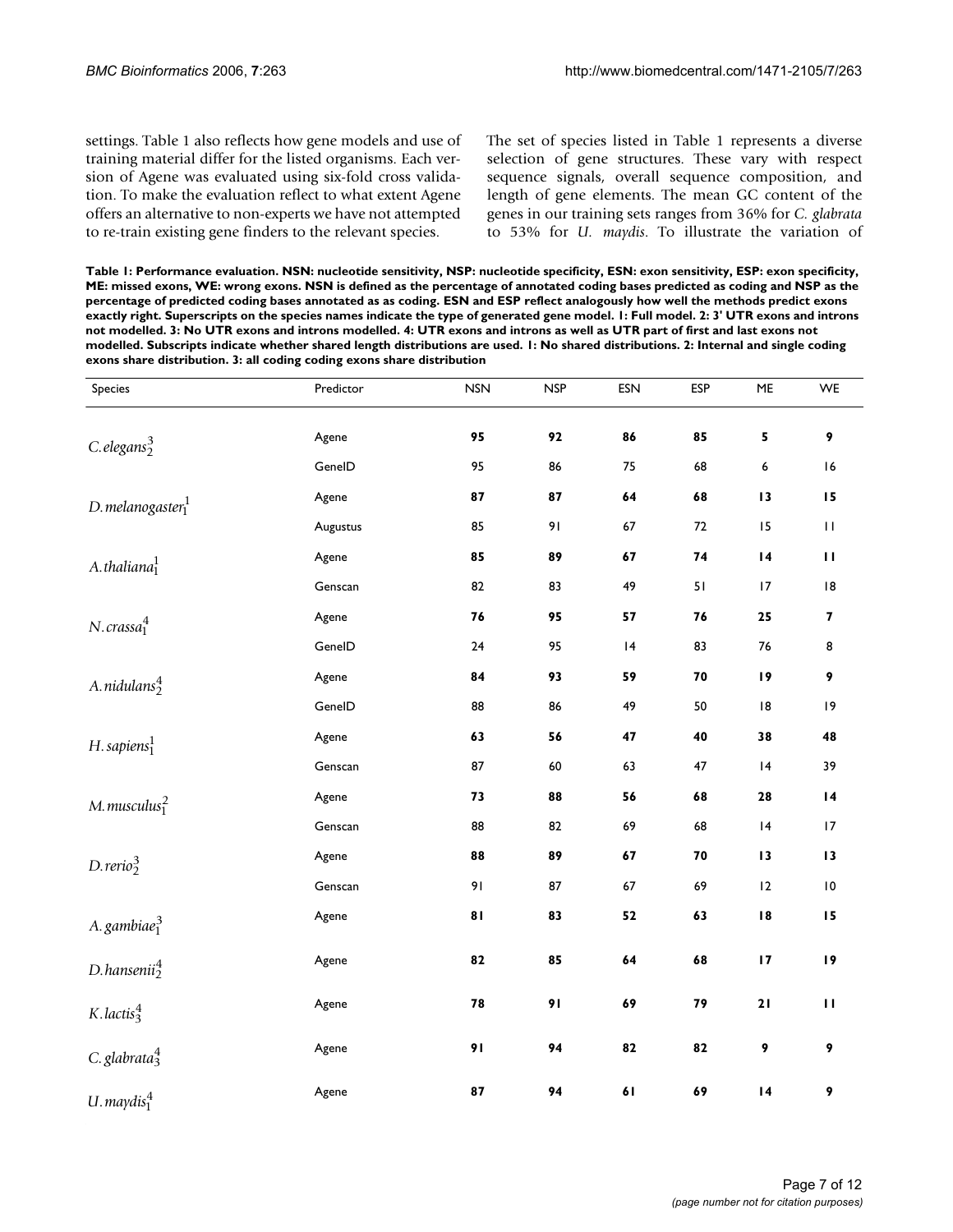

**Logos of donor and acceptor splice sites**. A graphic representation of aligned donor and acceptor splice sites. The relative heights of letters correspond to frequencies of bases at each position. The degree of sequence conservation is reflected in the total height of a stack of letters, measured in bits of information.

sequence signals, sequence logos [39] for donor and acceptor splice sites are shown in Figure 4. It is evident that species-specific training of a flexible model is required to accommodate this level of diversity. To further emphasise the importance of species-specificity we have tested the *C. elegans* version of Agene on a few of the other test species. The differences in performance between the *C. elegans* version and the versions created for each species are shown in Table 2.

The sizes of the training sets used range from 266 for *D. rerio* and 700 for *U. maydis* to 7152 for *N. crassa* and 7914 for *A. nidulans*. The training sets are available as additional files [see Additional file 1, 2, 3, 4, 5, 6, 7, 8, 9, 10, 11, 12, 13, 14, 15, 16, 17, 18, 19, 20, 21, 22, 23, 24, 25, 26, 27, 28]. To investigate how training set size influences performance the *U. maydis* version of Agene was generated using different sized training sets. Performance as a function of training set size is shown in Figure 5. A size of at least 200 gene structures is required to accommodate the large number of parameters in the model. The performance benefits strongly from larger training sets up to a size of about 500 gene structures. Larger training sets only improve performance slightly. These relationships may vary depending on the heterogeneity of gene structures of the species in question. Agene is accessible through our web interface [40].

#### **Discussion**

For the majority of test species the performance of Agene is comparable or slightly better than the alternative gene finders we have tested. We have aimed at developing a method as flexible as possible to accommodate a large variety of genome characteristics and to work with typical sized training sets. This choice, however, does not seem to allow for an effective modelling of gene structures in species with very long introns like *H. sapiens* and *M. musculus*. Our specificity for these species is comparable to that of the remaining test species but the sensitivity is lower. Though important, this category of species does not represent the type of species where automated gene finder generation is most in demand. Species such as *H. sapiens* and *M. musculus* are subject to so much attention that several high quality gene finders already exist. Our focus is on the large number of eukaryotes that do not receive the same attention. The performance of our gene finders are much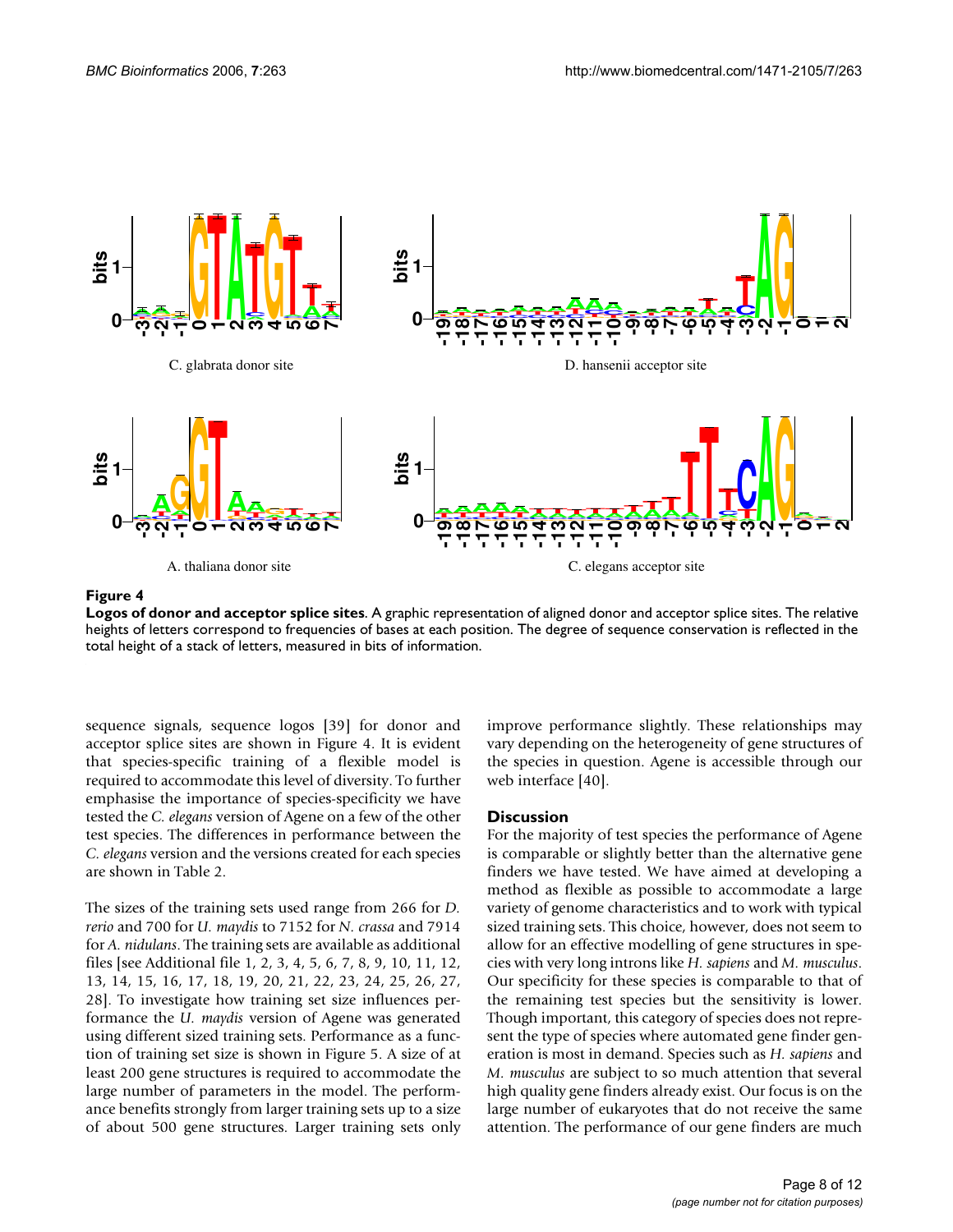| <b>Species</b>  | <b>NSN</b> | <b>NSP</b> | <b>ESN</b> | ESP   | ME | <b>WE</b> |
|-----------------|------------|------------|------------|-------|----|-----------|
| A. thaliana     | $-21$      |            | $-29$      | -10   | 22 |           |
| D. melanogaster | -8         | -5         | $-21$      | -17   | 8  |           |
| N. crassa       | -7         | -19        | $-34$      | $-45$ |    | 25        |
| D. hansenii     | $-26$      | -3         | $-52$      | $-27$ | 16 |           |
| D. rerio        | $-33$      | $-2$       | $-33$      | -8    | 31 |           |
| C. glabrata     | $-21$      | -7         | $-58$      | -38   | 13 | 13        |

**Table 2: Cross-species performance. Performance of Agene for** *C. elegans* **on a selection of other test species. The percentages shown are the differences in performance relative to the versions of Agene that are generated for the species on question. NSN: nucleotide sensitivity, NSP: nucleotide specificity, ESN: exon sensitivity, ESP: exon specificity, ME: missed exons, WE: wrong exons**

higher for the genomes they are customised to than for other genomes. These results emphasise the value of a species-specific approach.

The fact that *ab initio* gene prediction methods require a training set limits their use in cases where no mRNA has been sequenced yet. The SNAP gene finder [9] addresses this problem applying a bootstrapping approach that uses a gene finder for a foreign species to create a first prediction. This is then used as virtual training set for the final gene finder. In order to reliably choose a suitable foreign gene finder for bootstrapping extensive information on genome and gene structures is required. This amount of information is often not available for newly sequenced genomes. GeneMark.HMM-ES [5] uses an iterative selftraining procedure where the predictions from a previous round serve as training material for the next. Short of species-specific training data these are valid approaches, but bootstrapping methods suffer from the drawback that it is difficult if not impossible to establish what confidence to put in predictions when a reliable and representative test set for the target species is not available.



#### **Figure 5**

**Performance as a function of training set size**. The plot shows the nucleotide and exon sensitivity and specificity as well as missed and wrong exons as a function of the number of genes in the training set.

It has been reported that 40% of *H. sapiens* genes have at least one completely non-coding first exon [41]. Among the other species used in this study UTR exons are common in both *A. thaliana*, *D. malanogaster*, and *M. musculus*. For this reason, Agene returns UTR predictions as an integral part of the gene predictions. This is only possible, however, if the training set used to generate the gene finder contains sufficient UTR annotation. The modelling of the UTR component of the first and last coding exons improves predictions slightly by helping to delineate the start and end of the coding region. We expected that including UTR exons in the model would improve predictions by ensuring that the model does not wrongly predict UTR exons as coding exons. We have tested to what extent this is the case (data not shown) and found the effect on performance is not significant.

The length modelling approach taken in this paper has proved to be an effective way to implement the powers of GHMMs. By integrating length modelling into the HMM state structure computational complexity is linear in the sequence length. This allows for full length modelling of all gene structure elements, including introns.

A problem in evaluating gene predictions stems from the fact that gene finders only predict one full transcript at a time whereas the majority of genes have multiple transcripts. This may account for many of the inconsistencies in predictions. The N-best algorithm, used by Agene, is able to return a number of sub-optimally scoring paths together with the optimal one. It is likely that alternative transcripts are among these sub-optimal predictions. For genes with many alternative exon borders, however, the number of combinations of these is so large that only a subset of these are likely to be be real transcripts. In considering such suboptimal paths a post-processing step is required where the biological sensibility is evaluated.

## **Conclusion**

A procedure to automatically generate species-specific gene finders for novel genomes is presented. This includes generation of a training set from a set of mRNAs as well as dynamic building and training of an HMM that fits the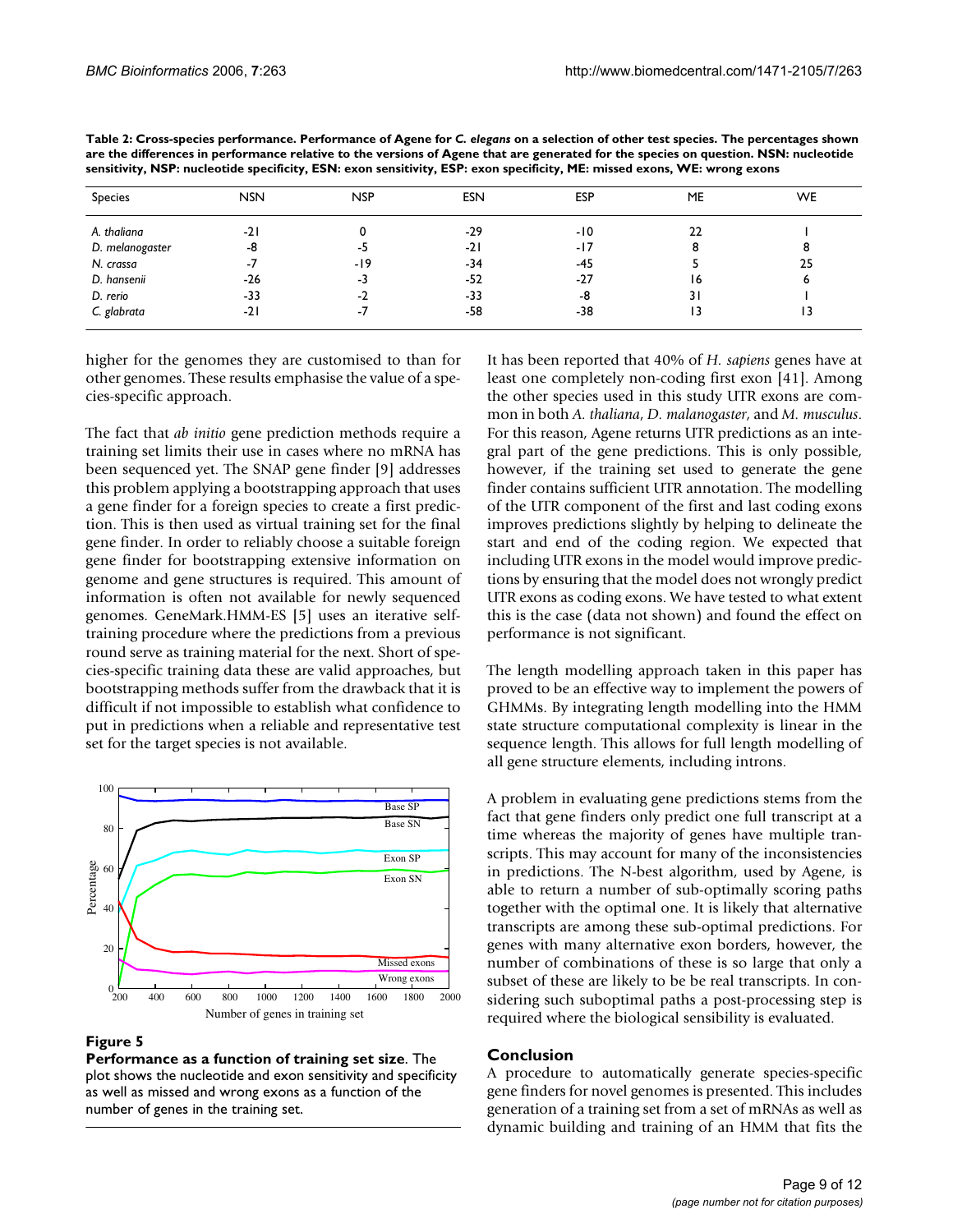organism gene structure and the amount annotation available in the training set. Acyclic discrete phase type distributions implemented as HMM state structure are well suited to model sequence length distributions and are very cost effective in terms of complexity. The automatically customised gene finders perform as well or better than most existing manually customised gene finders.

## **Additional material**

#### **Additional File 1**

*The sequence part of the training set for* A. gambiae*. The file is in Fasta format and packed using bzip2.* Click here for file

[\[http://www.biomedcentral.com/content/supplementary/1471-](http://www.biomedcentral.com/content/supplementary/1471-2105-7-263-S1.bz2) 2105-7-263-S1.bz2]

## **Additional File 2**

*The annotation part of the training set for* A. gambiae*. The file is in GFF format and packed using bzip2.* Click here for file [\[http://www.biomedcentral.com/content/supplementary/1471-](http://www.biomedcentral.com/content/supplementary/1471-2105-7-263-S2.bz2) 2105-7-263-S2.bz2]

## **Additional File 3**

*The sequence part of the training set for* A. nidulans*. The file is in Fasta format and packed using bzip2.* Click here for file [\[http://www.biomedcentral.com/content/supplementary/1471-](http://www.biomedcentral.com/content/supplementary/1471-2105-7-263-S3.bz2) 2105-7-263-S3.bz2]

## **Additional File 4**

*The annotation part of the training set for* A. nidulans*. The file is in GFF format and packed using bzip2.* Click here for file [\[http://www.biomedcentral.com/content/supplementary/1471-](http://www.biomedcentral.com/content/supplementary/1471-2105-7-263-S4.bz2) 2105-7-263-S4.bz2]

# **Additional File 5**

*The sequence part of the training set for* A. thaliana*. The file is in Fasta format and packed using bzip2.* Click here for file [\[http://www.biomedcentral.com/content/supplementary/1471-](http://www.biomedcentral.com/content/supplementary/1471-2105-7-263-S5.bz2) 2105-7-263-S5.bz2]

## **Additional File 6**

*The annotation part of the training set for* A. thaliana*. The file is in GFF format and packed using bzip2.* Click here for file [\[http://www.biomedcentral.com/content/supplementary/1471-](http://www.biomedcentral.com/content/supplementary/1471-2105-7-263-S6.bz2) 2105-7-263-S6.bz2]

## **Additional File 7**

*The sequence part of the training set for* C. elegans*. The file is in Fasta format and packed using bzip2.* Click here for file [\[http://www.biomedcentral.com/content/supplementary/1471-](http://www.biomedcentral.com/content/supplementary/1471-2105-7-263-S7.bz2) 2105-7-263-S7.bz2]

#### **Additional File 8**

*The annotation part of the training set for* C. elegans*. The file is in GFF format and packed using bzip2.* Click here for file [\[http://www.biomedcentral.com/content/supplementary/1471-](http://www.biomedcentral.com/content/supplementary/1471-2105-7-263-S8.bz2) 2105-7-263-S8.bz2]

## **Additional File 9**

*The sequence part of the training set for* C. glabrata*. The file is in Fasta format and packed using bzip2.* Click here for file [\[http://www.biomedcentral.com/content/supplementary/1471-](http://www.biomedcentral.com/content/supplementary/1471-2105-7-263-S9.bz2) 2105-7-263-S9.bz2]

#### **Additional File 10**

*The annotation part of the training set for* C. glabrata*. The file is in GFF format and packed using bzip2.* Click here for file [\[http://www.biomedcentral.com/content/supplementary/1471-](http://www.biomedcentral.com/content/supplementary/1471-2105-7-263-S10.bz2) 2105-7-263-S10.bz2]

## **Additional File 11**

*The sequence part of the training set for* D. hansenii*. The file is in Fasta format and packed using bzip2.* Click here for file [\[http://www.biomedcentral.com/content/supplementary/1471-](http://www.biomedcentral.com/content/supplementary/1471-2105-7-263-S11.bz2) 2105-7-263-S11.bz2]

## **Additional File 12**

*The annotation part of the training set for* D. hansenii*. The file is in GFF format and packed using bzip2.* Click here for file [\[http://www.biomedcentral.com/content/supplementary/1471-](http://www.biomedcentral.com/content/supplementary/1471-2105-7-263-S12.bz2) 2105-7-263-S12.bz2]

## **Additional File 13**

*The sequence part of the training set for* D. melanogaster*. The file is in Fasta format and packed using bzip2.* Click here for file [\[http://www.biomedcentral.com/content/supplementary/1471-](http://www.biomedcentral.com/content/supplementary/1471-2105-7-263-S13.bz2) 2105-7-263-S13.bz2]

## **Additional File 14**

*The annotation part of the training set for* D. melanogaster*. The file is in GFF format and packed using bzip2.* Click here for file [\[http://www.biomedcentral.com/content/supplementary/1471-](http://www.biomedcentral.com/content/supplementary/1471-2105-7-263-S14.bz2) 2105-7-263-S14.bz2]

#### **Additional File 15**

*The sequence part of the training set for* D. rerio*. The file is in Fasta format and packed using bzip2.* Click here for file [\[http://www.biomedcentral.com/content/supplementary/1471-](http://www.biomedcentral.com/content/supplementary/1471-2105-7-263-S15.bz2) 2105-7-263-S15.bz2]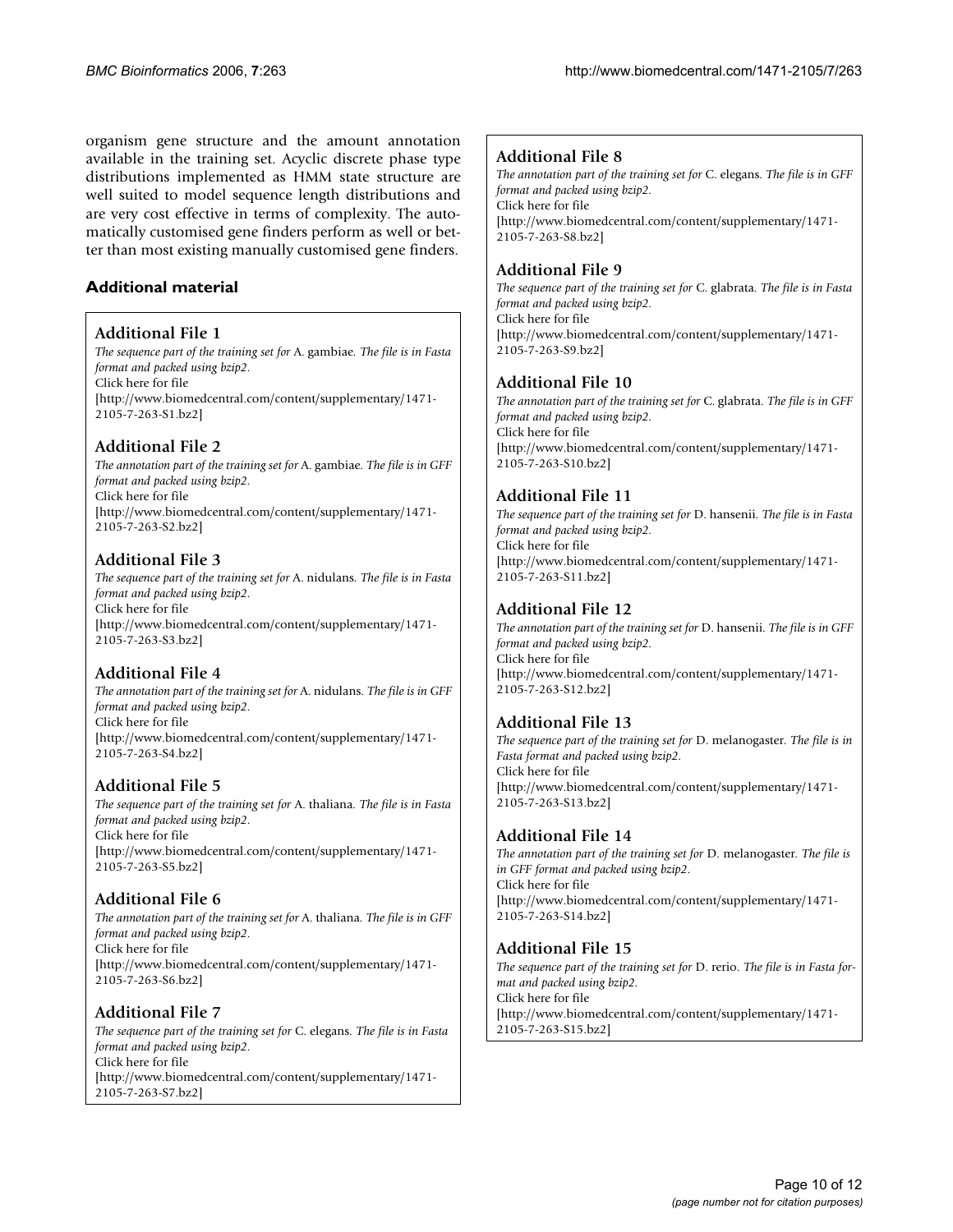## **Additional File 16**

*The annotation part of the training set for* D. rerio*. The file is in GFF format and packed using bzip2.* Click here for file [\[http://www.biomedcentral.com/content/supplementary/1471-](http://www.biomedcentral.com/content/supplementary/1471-2105-7-263-S16.bz2) 2105-7-263-S16.bz2]

# **Additional File 17**

*The annotation part of the training set for* H. sapiens*. The file is in GFF format and packed using bzip2.* Click here for file [\[http://www.biomedcentral.com/content/supplementary/1471-](http://www.biomedcentral.com/content/supplementary/1471-2105-7-263-S17.bz2) 2105-7-263-S17.bz2]

## **Additional File 18**

*The sequence part (sub-file 1) of the training set for H. sapiens. The file is in Fasta format and packed using bzip2.* Click here for file [\[http://www.biomedcentral.com/content/supplementary/1471-](http://www.biomedcentral.com/content/supplementary/1471-2105-7-263-S18.bz2) 2105-7-263-S18.bz2]

# **Additional File 19**

*The sequence part (sub-file 2) of the training set for* H. sapiens*. The file is in Fasta format and packed using bzip2.* Click here for file [\[http://www.biomedcentral.com/content/supplementary/1471-](http://www.biomedcentral.com/content/supplementary/1471-2105-7-263-S18.bz2) 2105-7-263-S18.bz2]

# **Additional File 20**

*The annotation part (sub-file 3) of the training set for H. sapiens. The file is in Fasta format and packed using bz2.* Click here for file [\[http://www.biomedcentral.com/content/supplementary/1471-](http://www.biomedcentral.com/content/supplementary/1471-2105-7-263-S20.bz2) 2105-7-263-S20.bz2]

# **Additional File 21**

*The sequence part of the training set for* K. lactis*. The file is in Fasta format and packed using bzip2.* Click here for file [\[http://www.biomedcentral.com/content/supplementary/1471-](http://www.biomedcentral.com/content/supplementary/1471-2105-7-263-S21.bz2) 2105-7-263-S21.bz2]

# **Additional File 22**

*The annotation part of the training set for* K. lactis*. The file is in GFF format and packed using bzip2.* Click here for file [\[http://www.biomedcentral.com/content/supplementary/1471-](http://www.biomedcentral.com/content/supplementary/1471-2105-7-263-S22.bz2) 2105-7-263-S22.bz2]

## **Additional File 23**

*The sequence part of the training set for* M. musculus*. The file is in Fasta format and packed using bzip2.* Click here for file [\[http://www.biomedcentral.com/content/supplementary/1471-](http://www.biomedcentral.com/content/supplementary/1471-2105-7-263-S23.bz2) 2105-7-263-S23.bz2]

## **Additional File 24**

*The annotation part of the training set for* M. musculus*. The file is in GFF format and packed using bzip2.* Click here for file [\[http://www.biomedcentral.com/content/supplementary/1471-](http://www.biomedcentral.com/content/supplementary/1471-2105-7-263-S24.bz2) 2105-7-263-S24.bz2]

## **Additional File 25**

*The sequence part of the training set for* N. crassa*. The file is in Fasta format and packed using bzip2.* Click here for file [\[http://www.biomedcentral.com/content/supplementary/1471-](http://www.biomedcentral.com/content/supplementary/1471-2105-7-263-S25.bz2) 2105-7-263-S25.bz2]

## **Additional File 26**

*The annotation part of the training set for* N. crassa*. The file is in GFF format and packed using bzip2.* Click here for file [\[http://www.biomedcentral.com/content/supplementary/1471-](http://www.biomedcentral.com/content/supplementary/1471-2105-7-263-S26.bz2) 2105-7-263-S26.bz2]

# **Additional File 27**

*The sequence part of the training set for* U. maydis*. The file is in Fasta format and packed using bzip2.* Click here for file [\[http://www.biomedcentral.com/content/supplementary/1471-](http://www.biomedcentral.com/content/supplementary/1471-2105-7-263-S27.bz2) 2105-7-263-S27.bz2]

# **Additional File 28**

*The annotation part of the training set for* U. maydis*. The file is in GFF format and packed using bzip2.* Click here for file [\[http://www.biomedcentral.com/content/supplementary/1471-](http://www.biomedcentral.com/content/supplementary/1471-2105-7-263-S28.bz2) 2105-7-263-S28.bz2]

## **References**

- 1. Burge C, Karlin S: **[Prediction of complete gene structures in](http://www.ncbi.nlm.nih.gov/entrez/query.fcgi?cmd=Retrieve&db=PubMed&dopt=Abstract&list_uids=9149143) [human genomic DNA.](http://www.ncbi.nlm.nih.gov/entrez/query.fcgi?cmd=Retrieve&db=PubMed&dopt=Abstract&list_uids=9149143)** *J Mol Biol* 1997, **268:**78-94.
- 2. Stanke M, Waack S: **Gene prediction with a hidden Markov model and a new intron submodel.** *Bioinformatics* 2003, **19 Suppl 2():**11215-11225.
- 3. Krogh A: **[Two methods for improving performance of an](http://www.ncbi.nlm.nih.gov/entrez/query.fcgi?cmd=Retrieve&db=PubMed&dopt=Abstract&list_uids=9322033) [HMM and their application for gene finding.](http://www.ncbi.nlm.nih.gov/entrez/query.fcgi?cmd=Retrieve&db=PubMed&dopt=Abstract&list_uids=9322033)** *Proc Int Conf Intell Syst Mol Biol* 1997, **5:**179-186.
- 4. Krogh A: **[Using database matches with for HMMGene for](http://www.ncbi.nlm.nih.gov/entrez/query.fcgi?cmd=Retrieve&db=PubMed&dopt=Abstract&list_uids=10779492) [automated gene detection in Drosophila.](http://www.ncbi.nlm.nih.gov/entrez/query.fcgi?cmd=Retrieve&db=PubMed&dopt=Abstract&list_uids=10779492)** *Genome Res* 2000, **10(4):**523-528.
- 5. Lomsadze A, Ter-Hovhannisyan V, Chernoff YO, Borodovsky M: [Gene identification in novel eukaryotic genomes by self](http://www.ncbi.nlm.nih.gov/entrez/query.fcgi?cmd=Retrieve&db=PubMed&dopt=Abstract&list_uids=16314312)**[training algorithm.](http://www.ncbi.nlm.nih.gov/entrez/query.fcgi?cmd=Retrieve&db=PubMed&dopt=Abstract&list_uids=16314312)** *Nucleic Acids Res* 2005, **33(20):**6494-6506.
- 6. Reese MG, Kulp D, Tammana H, Haussler D: **[Genie gene finding](http://www.ncbi.nlm.nih.gov/entrez/query.fcgi?cmd=Retrieve&db=PubMed&dopt=Abstract&list_uids=10779493) [in Drosophila melanogaster.](http://www.ncbi.nlm.nih.gov/entrez/query.fcgi?cmd=Retrieve&db=PubMed&dopt=Abstract&list_uids=10779493)** *Genome Res* 2000, **10(4):**529-538.
- 7. Majoros WH, Pertea M, Salzberg SL: **[TigrScan and Glimmer-](http://www.ncbi.nlm.nih.gov/entrez/query.fcgi?cmd=Retrieve&db=PubMed&dopt=Abstract&list_uids=15145805)[HMM: two open source ab initio eukaryotic gene-finders.](http://www.ncbi.nlm.nih.gov/entrez/query.fcgi?cmd=Retrieve&db=PubMed&dopt=Abstract&list_uids=15145805)** *Bioinformatics* 2004, **20(16):**2878-2879.
- 8. Majoros WH, Pertea M, Antonescu C, Salzberg SL: **[GlimmerM,](http://www.ncbi.nlm.nih.gov/entrez/query.fcgi?cmd=Retrieve&db=PubMed&dopt=Abstract&list_uids=12824375) [Exonomy and Unveil: three ab initio eukaryotic genefinders.](http://www.ncbi.nlm.nih.gov/entrez/query.fcgi?cmd=Retrieve&db=PubMed&dopt=Abstract&list_uids=12824375)** *Nucleic Acids Res* 2003, **31(13):**3601-3604.
- 9. Korf I: **[Gene finding in novel genomes.](http://www.ncbi.nlm.nih.gov/entrez/query.fcgi?cmd=Retrieve&db=PubMed&dopt=Abstract&list_uids=15144565)** *BMC Bioinformatics* 2004, **5:**59.
- 10. Guigó R, Knudsen S, Drake N, Smith T: **[Prediction of gene struc](http://www.ncbi.nlm.nih.gov/entrez/query.fcgi?cmd=Retrieve&db=PubMed&dopt=Abstract&list_uids=1619647)[ture.](http://www.ncbi.nlm.nih.gov/entrez/query.fcgi?cmd=Retrieve&db=PubMed&dopt=Abstract&list_uids=1619647)** *J Mol Biol* 1992, **226:**141-157.
- 11. Parra G, Blanco E, Guigo R: **[GenelD in Drosophila.](http://www.ncbi.nlm.nih.gov/entrez/query.fcgi?cmd=Retrieve&db=PubMed&dopt=Abstract&list_uids=10779490)** *Genome Res* 2000, **10(4):**511-515.